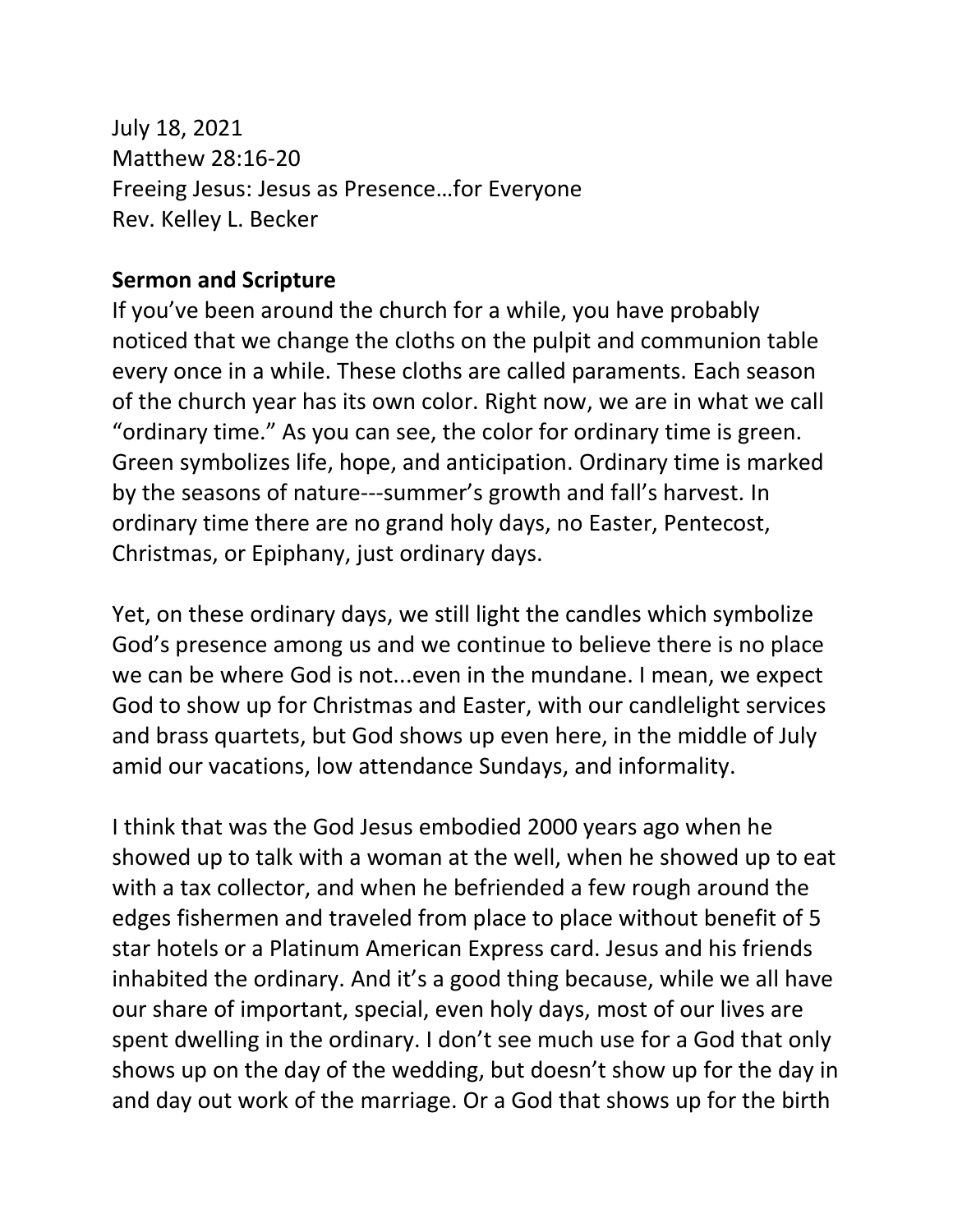but doesn't hang around for the sleepless nights and terrific twos of toddlerhood or a God who is only around for our joyful celebrations but isn't present in the darkness of disappointment, failure, and chaos.

In the final chapter of *Freeing Jesus*, Diana Butler Bass writes about Jesus as Presence. It was this Jesus that discovered in the ordinary days and experiences of adult life. She wrote about a trip she took to Ghost Ranch, a retreat center owned by the Presbyterian Church. She talks about a moment when she looked up at the Shining Cliffs, a massive formation dated back some 165 million years and Psalm 18: 2 came to mind, "The Lord is my rock, my fortress, and my deliverer, my rock in whom I take refuge." She wrote, "The wind was still that day, the creek below, dry, giving rise to an eerie silence all around. God the rock." She joined centuries of scholars in wondering, when Jesus said, "On this rock I will build my church…" did he mean Peter or himself?

Almost on cue, she heard a low rumble followed by a thunderous crash. She looked to the sky, expecting to see a cloud of smoke as if a bomb had just been dropped. There was no smoke, but the Shining Cliffs were shrouded in clouds of red dust. The rumbling continued, and when the dust dissipated, she could see huge boulders rumbling from the top of the hills and landing far below, as the sheer face of rock collapsed. She wrote, "The earth literally quaked, not from within, but from massive stones smashing against the ground, as if hurled by angry gods." Jesus is that kind of rock, she thought…representing that kind of God, big and present and changing, the kind of God that "never ceases its restless, thundering work to make the earth anew."

And, this God was mysterious. Nobody knew when the face of that cliff would break off. It was perfectly natural but could not be predicted. There is so much about theology, "the study of God," that is a mystery. However, the mysteries of God aren't like the Nancy Drew and Hardy Boys mysteries of my childhood. In their book, *The Mystery of God:*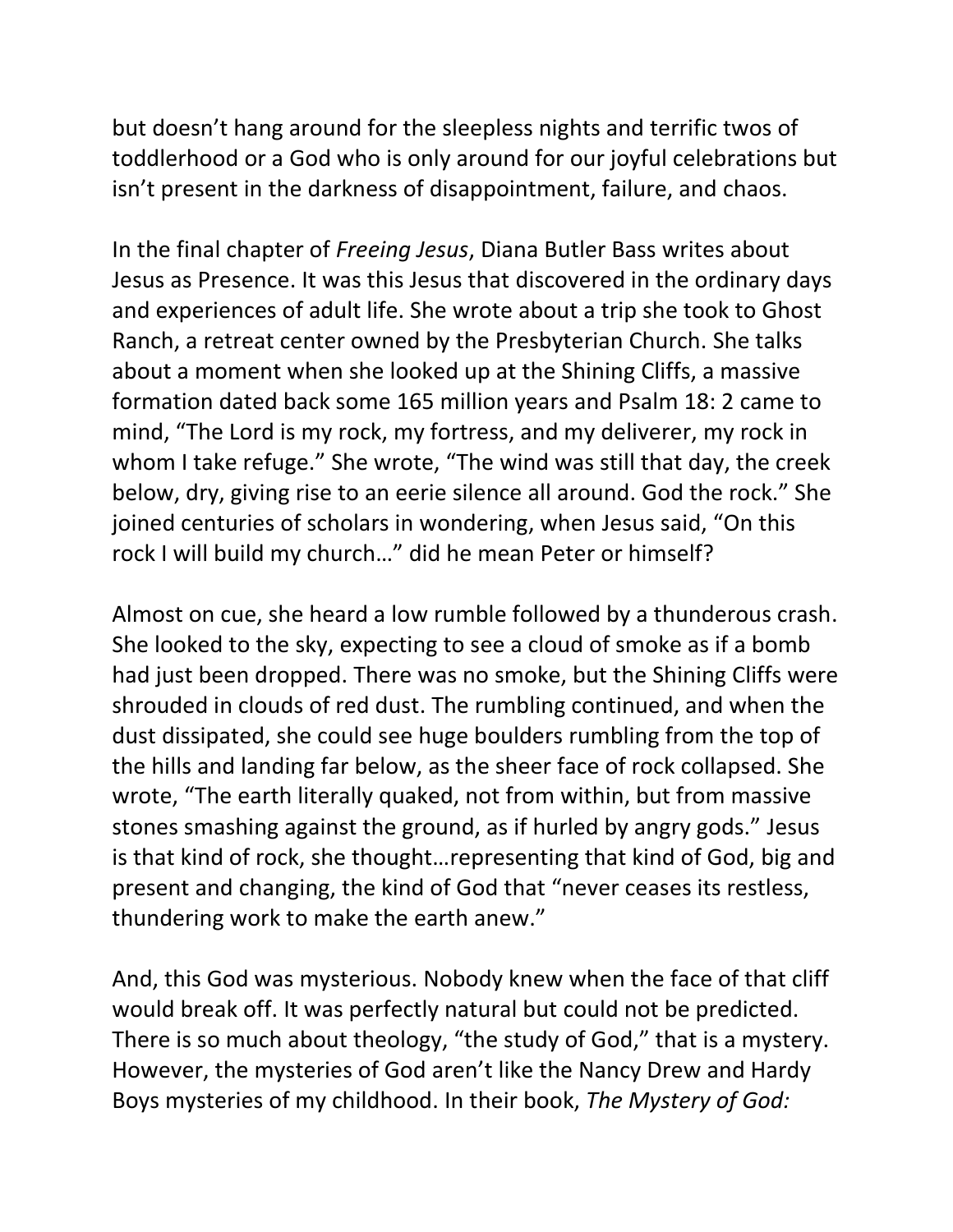*Theology for Knowing the Unknowable*, theologians Steven D. Boyer and Christopher A. Hall write, "The whole fascination of a detective story lies in trying to solve the puzzle, and when one knows the solutions the mystery is solved---it is no longer a mystery…But the fascination of many of the New Testament mysteries lies in their peculiar character even after being revealed…A revelational mystery excites wonder, awe, amazement, astonishment…The is the way a revelational mystery works: we know and yet the mystery remains." The more we know about Jesus and the more experiences we have of God, the more we realize there is so much more…more than we can imagine and that "more" is always there, waiting for us to discover it in spaces that surprise us.

At the end of her book, in the conclusion, which she titled, "The Universal Jesus," she wrote about an experience she had when she was speaking at the 2015 Inaugural Women's Assembly at the Parliament of the World's Religions. She talked about how she felt sitting on the stage, waiting her turn to speak, seated between a Wiccan and a Hindu, one seat removed from a Muslim. She reflected on what it felt like to be in a room full of religious women, on a stage that Christianity didn't own. She told this story when she stood up to speak:

*Last week, I was at my neighborhood coffee shop. My favorite barista was there, a young Muslim woman, I noticed something different about her. She was not wearing her usual black hijab. Instead, she was wearing a bright green scarf edged with sparkling sequins. "I love your scarf," I said.*

*She looked pleased. "You know, they told me I had to wear black." "What?" I asked.*

*"The rules. They said I had to wear black. But I didn't believe it. So I looked it up myself. I don't have to wear black. I can wear any color I want."*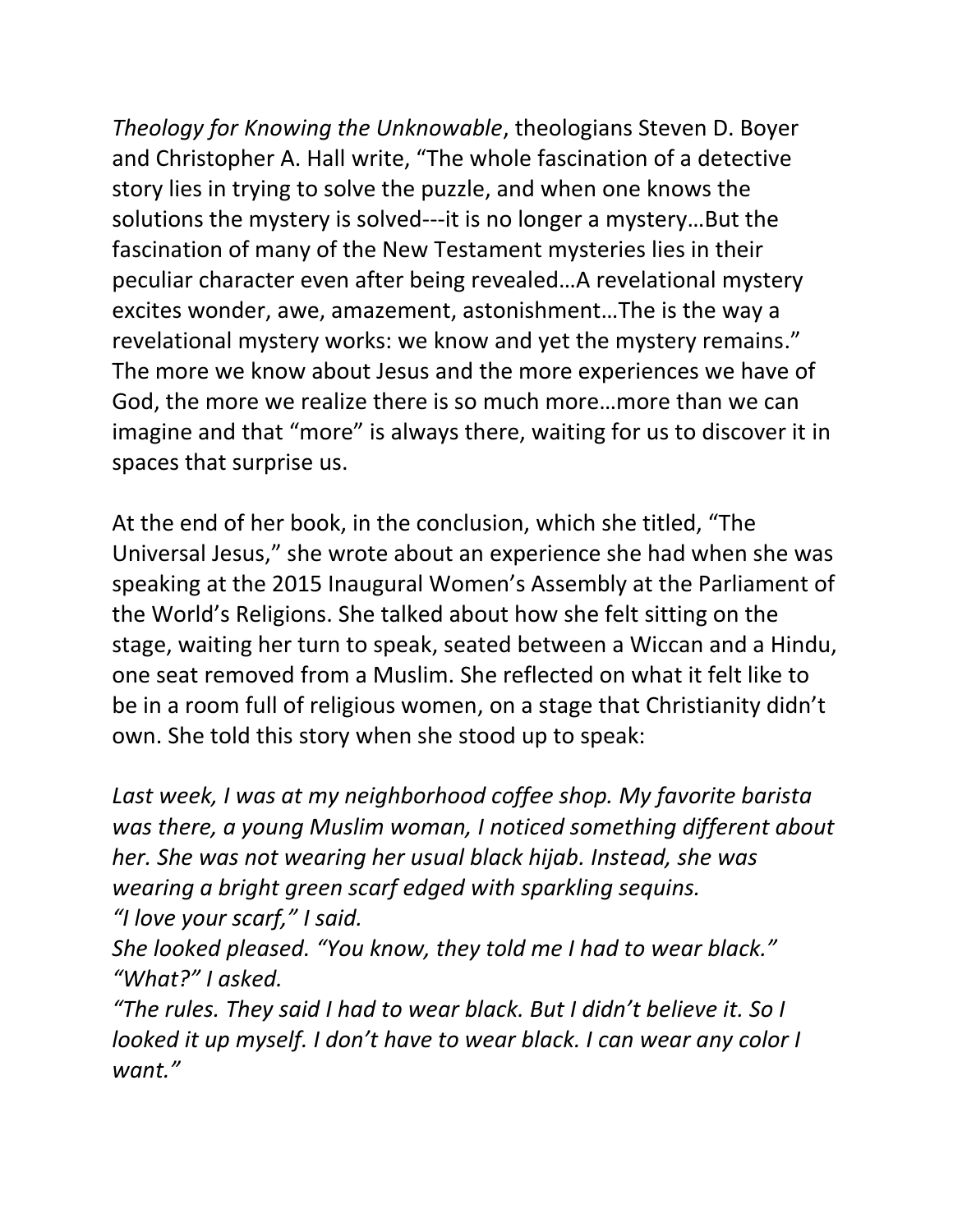*I didn't know whether she was speaking of some religious authority or her boss. But it didn't matter. She had searched the "rules" for herself, not listening to someone else's interpretations, but reading the text on her own: "I looked it up myself."*

*"I looked it up myself" has thundered throughout history. This is the stuff of what we Protestant Christians call Reformation, of a new spiritual revolution. When the women of the world take on words for themselves, when we seize our sacred texts and search them for the truth, for wisdom, for strength. To interpret our traditions for ourselves. Not to submit, but to claim authority and look it up for ourselves, to do that which we know to be beautiful and joyful and just. Women with the power of words can change the world.*

As I mentioned, Bass was speaking to a room full of women from different faith traditions, so this story rightly highlights the ways in which women have been "kept in their place" for a very long time. But to you I would like to say:

LGBTQ+ people with the power of words can change the world. Black people with the power of words can change the world. Brown people with the power of words can change the world. People who are differently abled with the power of words can change the world.

Children with the power of words can change the world.

Older adults with the power of words can change the world.

Our sacred stories are for all of us to read, interpret, and live…for ourselves.

I relate on a deep level to Bass's story of that conference, and I thought about that a lot this week as I considered God's presence in the ordinariness of my life. Over the years, I've had a lot of opportunities to share space with people who practice a faith tradition other than Christianity. In Illinois, my very best clergy friend was Rebekah, a Rabbi. I learned so much about Judaism from her and I learned so much about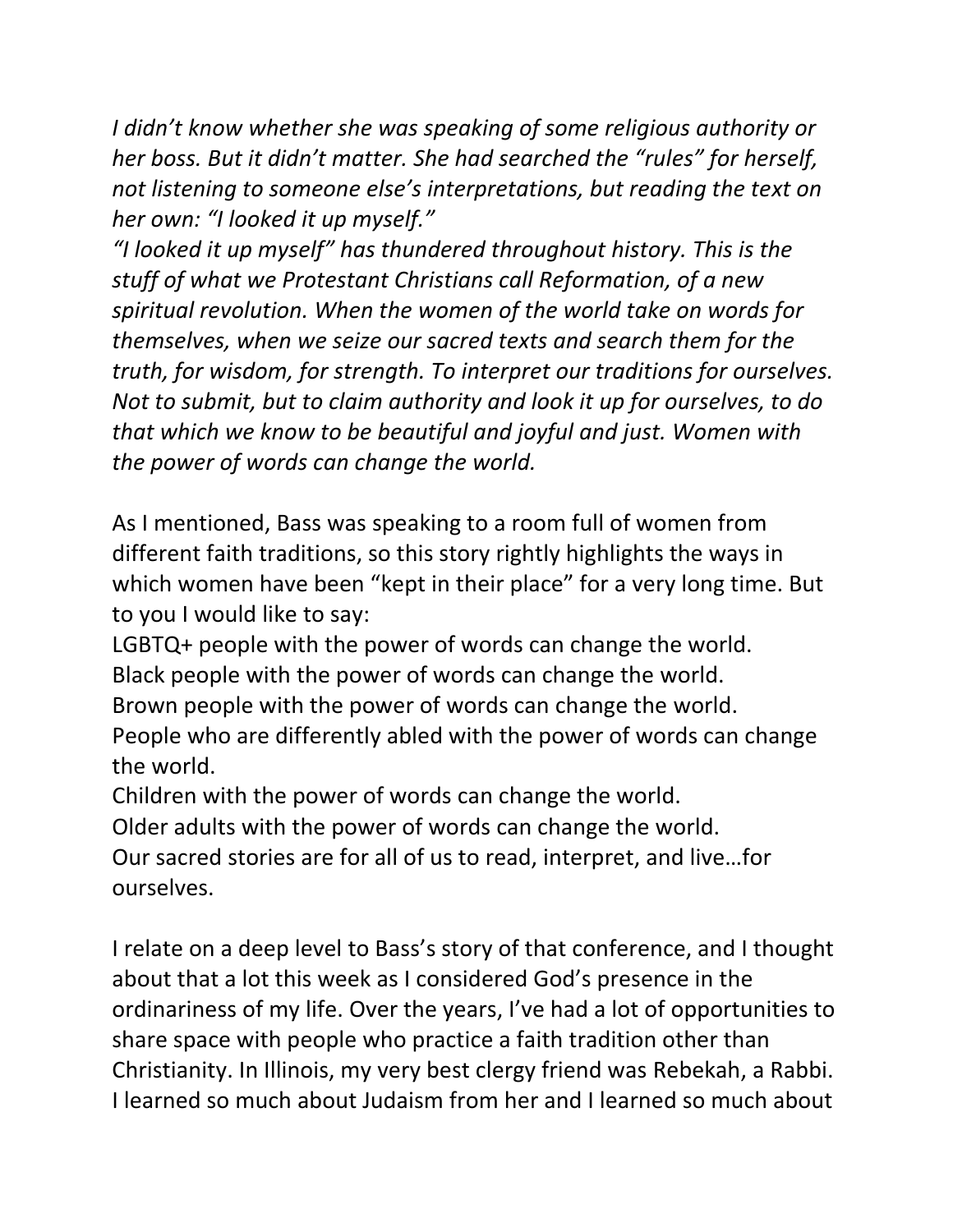my own faith as I shared it with her. We walked together often, and God showed up in those ordinary laps around my neighborhood, as we sprinkled our deep theological talks in between talk of whose flowers were looking good and saying hello to neighbors passing by.

Rebekah and I worked together on inter faith collaboration in our community. Once the church I served hosted a community interfaith worship service lamenting the lives taken by gun violence in this country. A Hindu priest chanted the call to worship. Rabbi Rebekah offered a prayer. A Black Baptist minister spoke about racism and the effects of guns on the Black community. I don't remember what I said. I am sure it was brilliant. But I do remember what the Imam from one of the mosques said. I expected him to tell a story of Mohammad or talk about the Golden Rule that shows up in so many sacred texts, including the Quran. Instead, he talked about Jesus. He talked about Jesus's way of bringing people together and how his life created a vision for a world that would be pleasing to God; a world made whole.

I was mesmerized. I sat in my seat on the chancel, next to Rebekah and tears ran down our faces. I turned to her and I said, "This is what God wants. This is who we are supposed to be." I don't think there was a dry eye in the sanctuary that night. That night, a room full of people from many faith traditions and no faith tradition, found the answer to all that is wrong in the world in the stories of Jesus. Just love each other. So, that brings me to our text for today:

Matthew 28:16-20

**<sup>6</sup>**Now the eleven disciples went to Galilee, to the mountain to which Jesus had directed them. **<sup>17</sup>** When they saw him, they worshiped him; but some doubted. **<sup>18</sup>** And Jesus came and said to them, "All authority in heaven and on earth has been given to me. **<sup>19</sup>**Go therefore and make disciples of all nations, baptizing them in the name of the Father and of the Son and of the Holy Spirit, **<sup>20</sup>** and teaching them to obey everything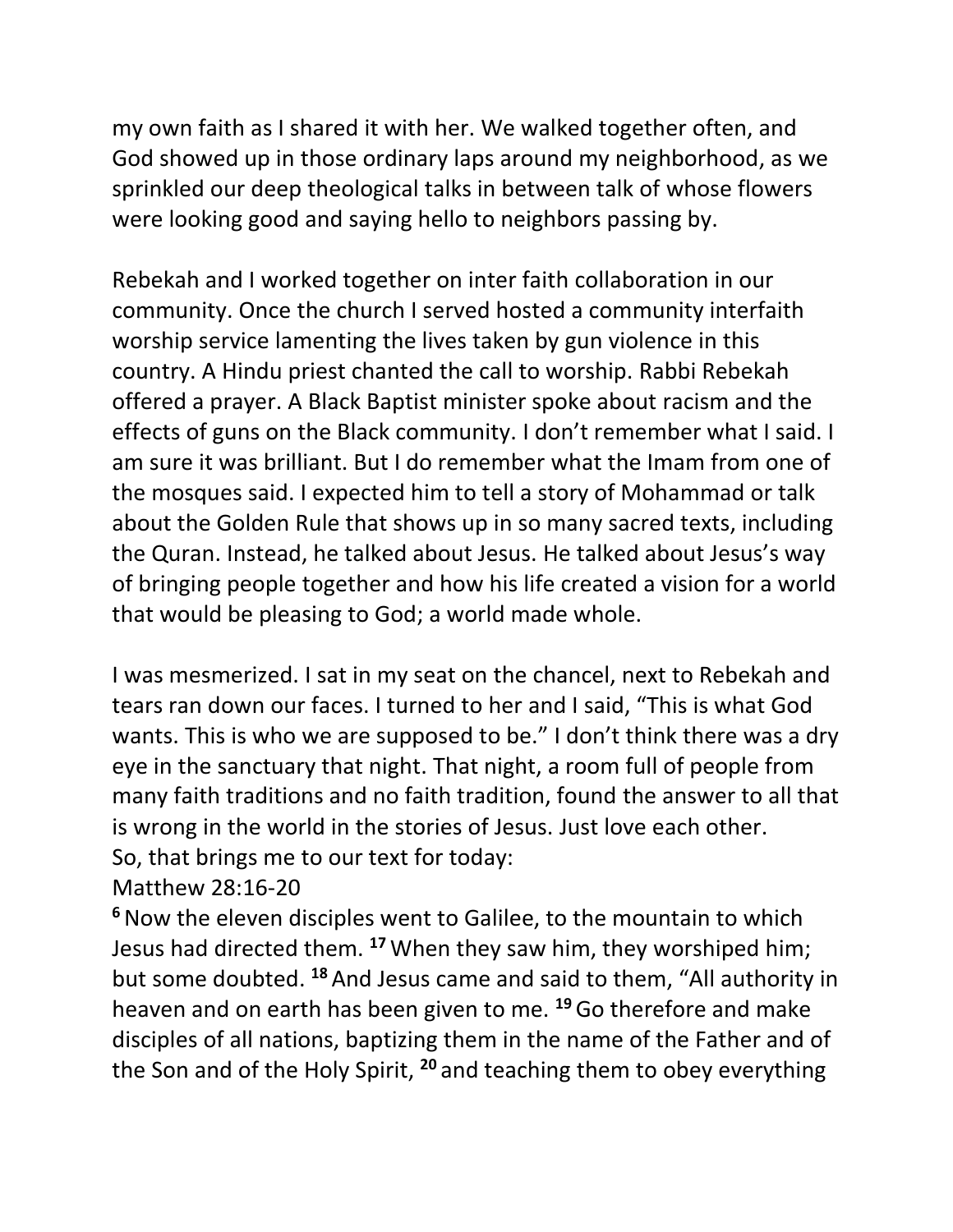that I have commanded you. And remember, I am with you always, to the end of the age."

The traditional interpretation of this text has been that followers of Jesus should go into the world and convert other people to Christianity. But, I wonder what it would be like to see this text as a call for inclusion rather than a mandate for conversion? What if making disciples of all nations was about making the ways of Jesus evident in the world? What if the directive to baptize people was about welcome and making God accessible to everyone, not about something that is required? Like my friend the Imam, I believe the ways of Jesus are truly for everyone. Jesus's way is the way of peace, compassion, justice, and love; the way of wholeness in a fragmented world.

Diana Butler Bass ends her book, *Freeing Jesus*, by talking about a thing called memoir theology. She writes, "Memoir theology is the making of theology----understanding the nature of God----through the text of our own lives and taking seriously how we have encountered God." In other words, memoir theology privileges relationships and life experiences over doctrine, rules, and the interpretations of theologians with whom we have nothing in common. Bass encourages her readers to listen carefully to their own experiences. Listen to the voices that speak words of love to their hearts. Watch the ones who advocate for justice, who deescalate tense moments, who bring compassion when others bring judgement, and who prioritize the worth of all living things over money, power, and convenience. In them, in all these places, Jesus's ways are present.

This is the truth of Jesus. That Jesus---the one known by some of us as a friend and by others as a teacher, experienced by some as savior or lord, the one we encounter as the way and who inhabits the ordinary... This Jesus is also the universal Jesus, the one who welcomes and